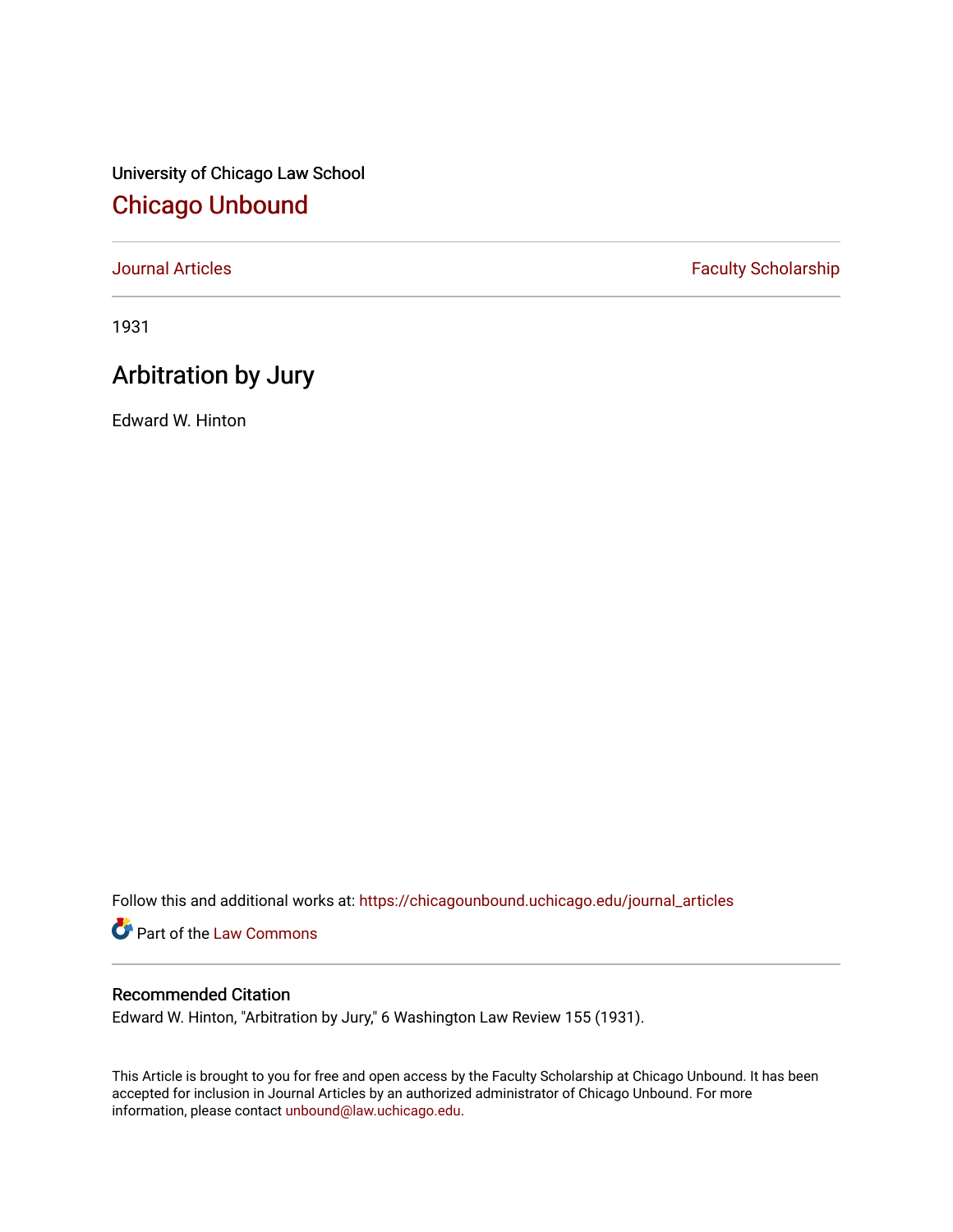## ARBITRATION BY **JURY\***

The title of this paper suggests a doubt as to whether trial **by** jury accomplishes the results for winch it was intended, and this may smack of heresy

If it seems presumptious to question the wisdom of the ages, we may remember that the wisdom of the ages has seldom proved enduring.

Other legal institutions, the products of the wisdom of past ages, have flourished and declined and disappeared, because unsuited to changed conditions.

Not so long ago in our legal history, trial by battle was accepted by lawyers and laymen as a rational method of settling a disputed land title. But there were skeptics **in** those days, and finally it dawned upon mankind that there was little correlation between the justice of a cause and the ability of the champion who with lance and battle axe defended it. When it was perceived that such a trial settled nothing beyond the relative ability of the contenders, it passed into the limbo of things forgotten.

Trial by wager of law, **in** which the issue was settled by the formal oath of the party and his compurgators, was held **in** high esteem and lauded as one of the great constitutional rights of the subject, guaranteed to him by the ancient law of the land.

But the skeptics insisted that an oath **in** support of self interest could not be relied on, and trial by wager of law passed into legal history

It would be unfortunate, then, if any legal institution were too sacred for questioning. Lawyers are apt to accept trial by jury as a part of the creed winch requires them to presume that theories are founded on fact. They know that they lose many cases that they ought not to lose, and win cases that they ought not to win, but this rarely troubles them so long as they can maintain a fair average of successes.

It is becoming more apparent every day that the business world and laymen **in** general are not satisfied with the administration of the law by the courts. They believe with some justification that the enforcement of their rights is too uncertain and precarious.

We see this growing dissatisfaction with the results obtained through resort to the courts reflected **in** the creation and multipli-

<sup>\*</sup>Address delivered at the Annual State Bar Association Convention.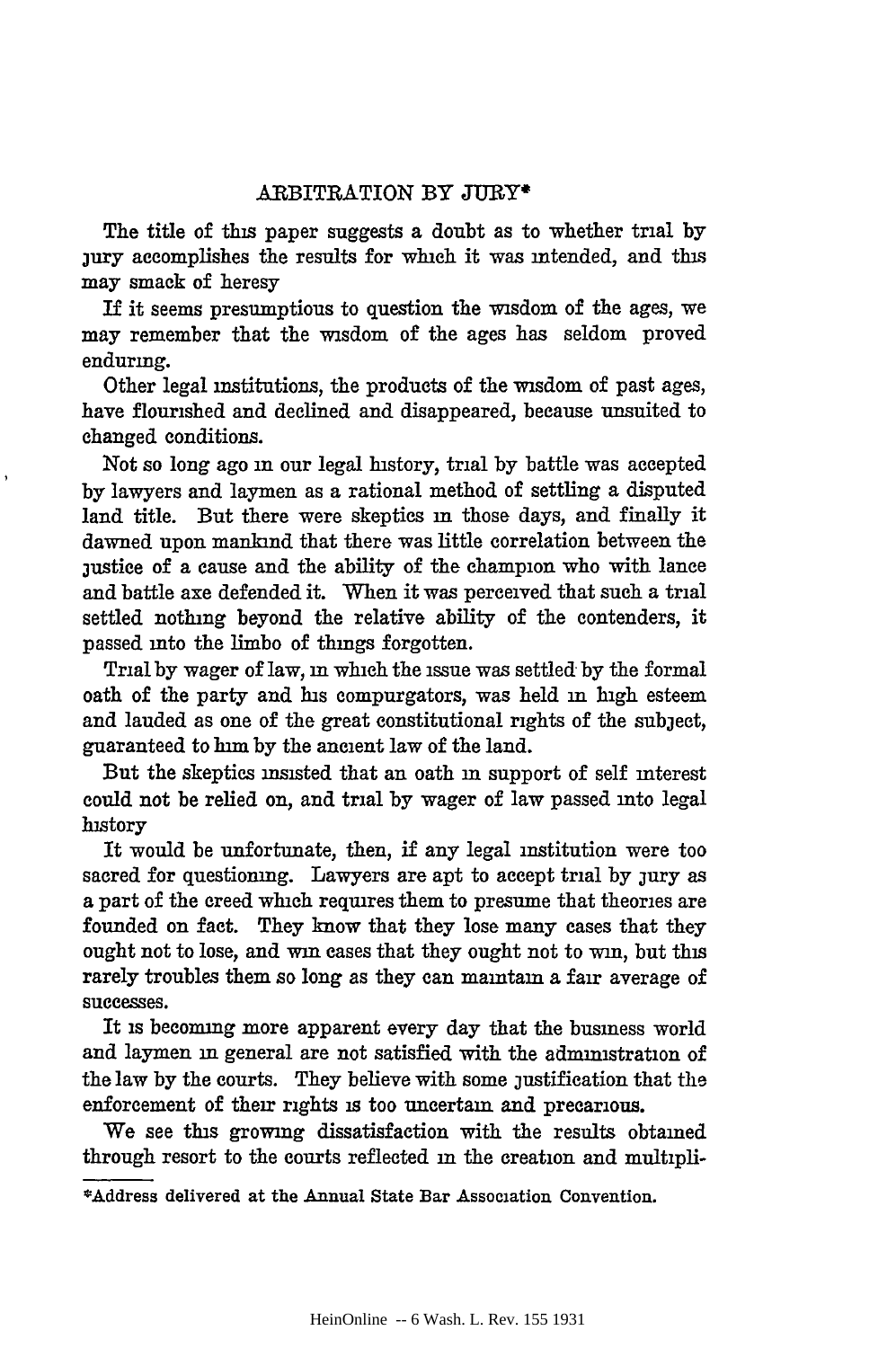cation of boards and commissions to handle special types of problems, and more significantly, in voluntary arbitration tribunals in various lines of industry and business.

Hence it may not be inappropriate to consider trial by jury as now conducted and see how well or ill it performs its function.

All sorts of surveys of the courts have been proposed and made by those who delight in statistics, but the masses of figures throw little light on the real problem. Exact information is probably not attainable, but from our general experience we may form a pretty fair estimate of the efficiency and practical utility of our present scheme for the settlement of controversies by law.

Any rational legal solution of the problems involved in a controversy requires an answer to two questions What are the facts involved? What is the law applicable to such facts? Obviously the facts must be ascertained before any rule can be applied, and some rule must be found or made, **if** the matter is to be settled by law More difficult and complex questions can scarcely be conceived, and yet an attempt to answer them is the daily task of every court from Maine to Washington.

Trial lawyers have grown so familiar with the methods employed that they are apt to lose sight of the almost insuperable difficulties involved, which are apparently even less appreciated by their brethren of the profession who have largely lost contact with the court room in the devotion of their talents to the organization and financing of business projects.

These business experts seemingly fail to realize that the business and corporate structures they plan may crash like a faulty bridge when a vital clash of interests occurs, **if** it should be settled on some other basis than that on which they based their calculations. Can they anticipate with any certainty the actual determination of the facts? Can they predict the rule of law that will be applied ?

Every lawyer, therefore, whether primarily engaged in the trial of causes or in the field of business engineering, has a vital interest in understanding the inherent difficulties involved in the determmation of disputed questions of law and fact, and in considering whether to have any reliable process or technique for their solution. In other words, are cases decided by the application of known or discoverable rules to the facts as ascertained with reasonable certainty **9** Or is this an unattainable theory, which breaks down in practice, so that the results of a trial too frequently represent anything but the application of the law to the facts that actually happened'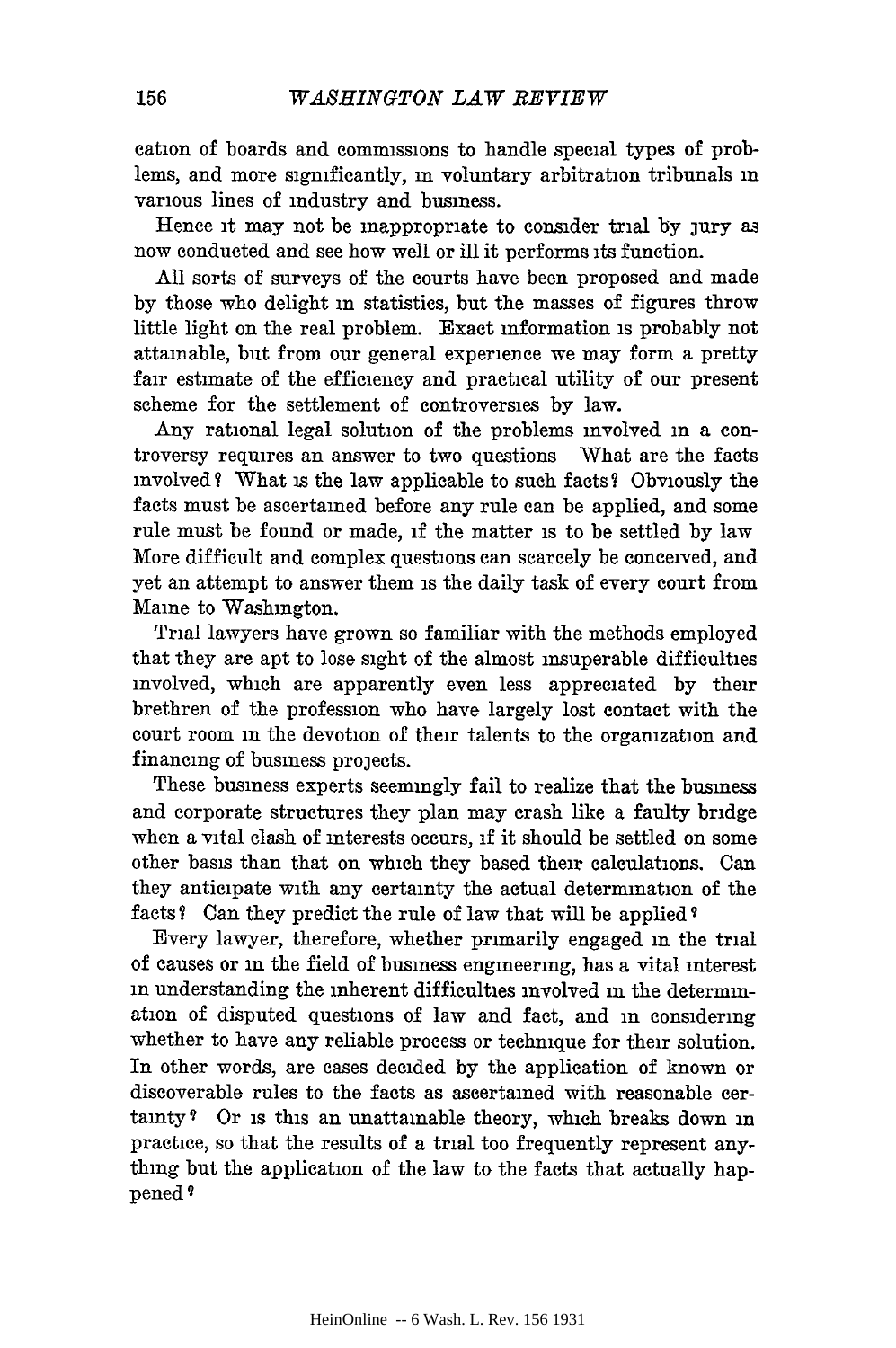Perfection cannot be attained **in** any human institution. Errors are bound to occur under any system. But if our system fails **in** a large percentage of cases, we may well agree with an eminent English judge **in** the late sixteen hundreds, who is reported to have remarked, in passing on a motion for a new trial for misconduct of the jury in deciding a case by the flip of a coin, that they were about as likely to reach a correct result **by** that method as any other.

Every lawyer, from the recently admitted graduate of the law school to the senior justice of the Supreme Court, knows that there are some uncertainties **in** the law, and the frequency of majority and dissenting opinions emphasizes the fact that there is often room for a difference of opimon. But in spite of such obvious uncertainties, law teachers and practitioners alike commonly assume that **by** and large the law is reasonably certain and can be relied on with considerable confidence to settle rights and obligations when conflicting interests clash as they do **in** vast numbers of suits that clog the dockets of our courts.

This comfortable assumption is based on our knowledge and experience that **in** a great variety of fields, given a specific group of facts, the decision of the courts will follow with almost automatic certainty If **A** should slap B's face, or appropriate his chattels, or elope with his wife, we can predict the legal consequence with about the same degree of certainty as that of the astronomer who calculates the hour of the next eclipse.

We can be pretty sure that a will attested **by** one witness only can not be relied on to carry out the testator's purpose, or that an instrument of a given tenor lacks the quality of negotiability Such a list of certainties could easily be extended beyond the limits of this paper. And when the American Law Institute is through with its restatements, we shall doubtless have a great many matters of law comfortably settled for the time being, though much of it will not stay settled very long. Littleton and Coke would be sadly puzzled **by** the present state of the law of real property Chitty might have some difficulties with the Washington Code of Civil Procedure. And Story and Parsons would probably be surprised if they could read Williston's Restatement of Contracts.

In the settled fields, the law teacher may analyze and classify and predict with certainty, but it is only the certainty of logic-an "if, then" certainty So the practitioner may safely advise his client to act or refrain, if and provided the facts are conceded to be thus and so. But the settled fields are not the ones that trouble appellate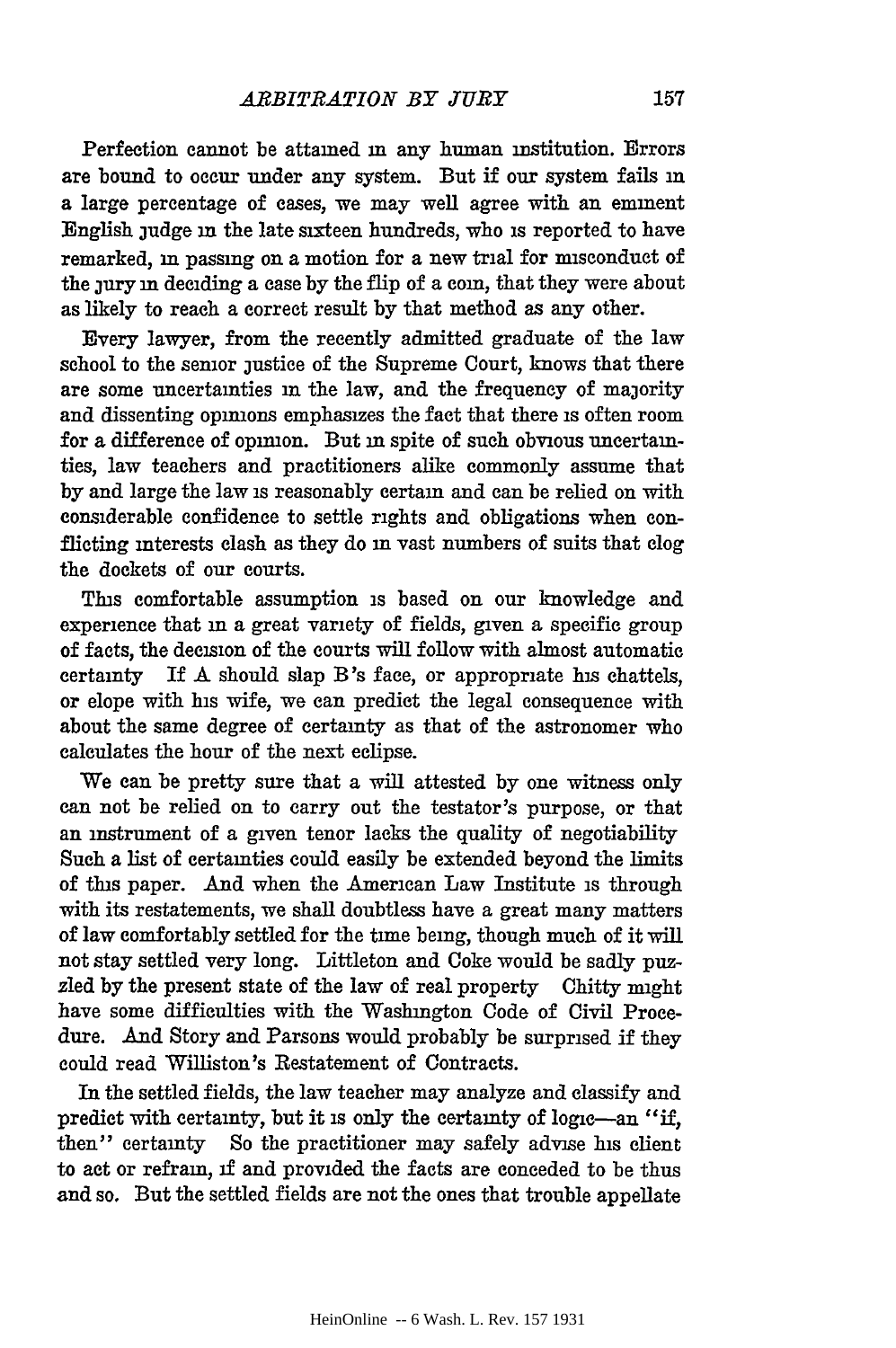courts. They are constantly called on to deal with the broader unsettled frontier. The facts in *Smith v. Jones,* argued and submitted yesterday, are not precisely the same as those presented in *Johnson v. Brown* decided ten years ago. Is the difference material? Who can say until the opinion is handed down? Will the reasons which led to the decision in *Johnson v. Brown* influence the court to hold the difference immaterial<sup>?</sup> Would the court, as an original proposition, decide *Johnson v. Brown* the same way today that it did ten years ago<sup>?</sup> Conditions have changed in many ways since then, and so has the personnel of the court. A wave of prosperity has been followed by a wave of depression. Business methods and practices that were thought safe enough under more favorable conditions have brought ruin and confusion. New safeguards may be needed. Reasons which strongly appealed to the gentlemen who occupied the bench in **1921** may not prove equally convincing to their eminent successors in 1931. And so, the difference in facts, though slight, may furnish an easy way to a distinction or a "diversity" as the English judges used to say in a world that was not changing as fast as ours.

If, shortly after the decision in *Pennoyer v. Neff* (95 U S. 714, 24 L. Ed. 565), in which the court unqualifiedly denied the power of a state to bind a non-resident except by personal service of process upon him within its borders, a highway accident had occurred with ordinary horse-drawn vehicles, and it had been sought to obtain personal jurisdiction of the non-resident traveler by some form of substituted or constructive notice, it is hardly conceivable that the Supreme Court would have sustained the claim. The court was firmly committed to the doctrine that the powers and process of the state could not extend beyond its borders. But in the intervening years motor cars came and multiplied until they filled the highways, and the east and the west met and mingled. New conditions demanded new treatment. The touring motorist became a menace to local secur ity And so a highway accident caused by the non-resident motorist gave us the decision in *Pawlosks v. Hess* (253 Mass. 478, 149 N.E. 122 [aff. 274 U. S. 352, 47 S. Ct. 632, 71 L. Ed. 1091] ), recognizing the power of the state to summon the defendant from another jurisdiction.

The possible combinations of facts are beyond the realm of calculation. The facts in *Smith v. Jones* are rarely, if ever, quite the same as those before the court in the prior cases. Every case is likely to present a new problem, because of differences m the specific facts,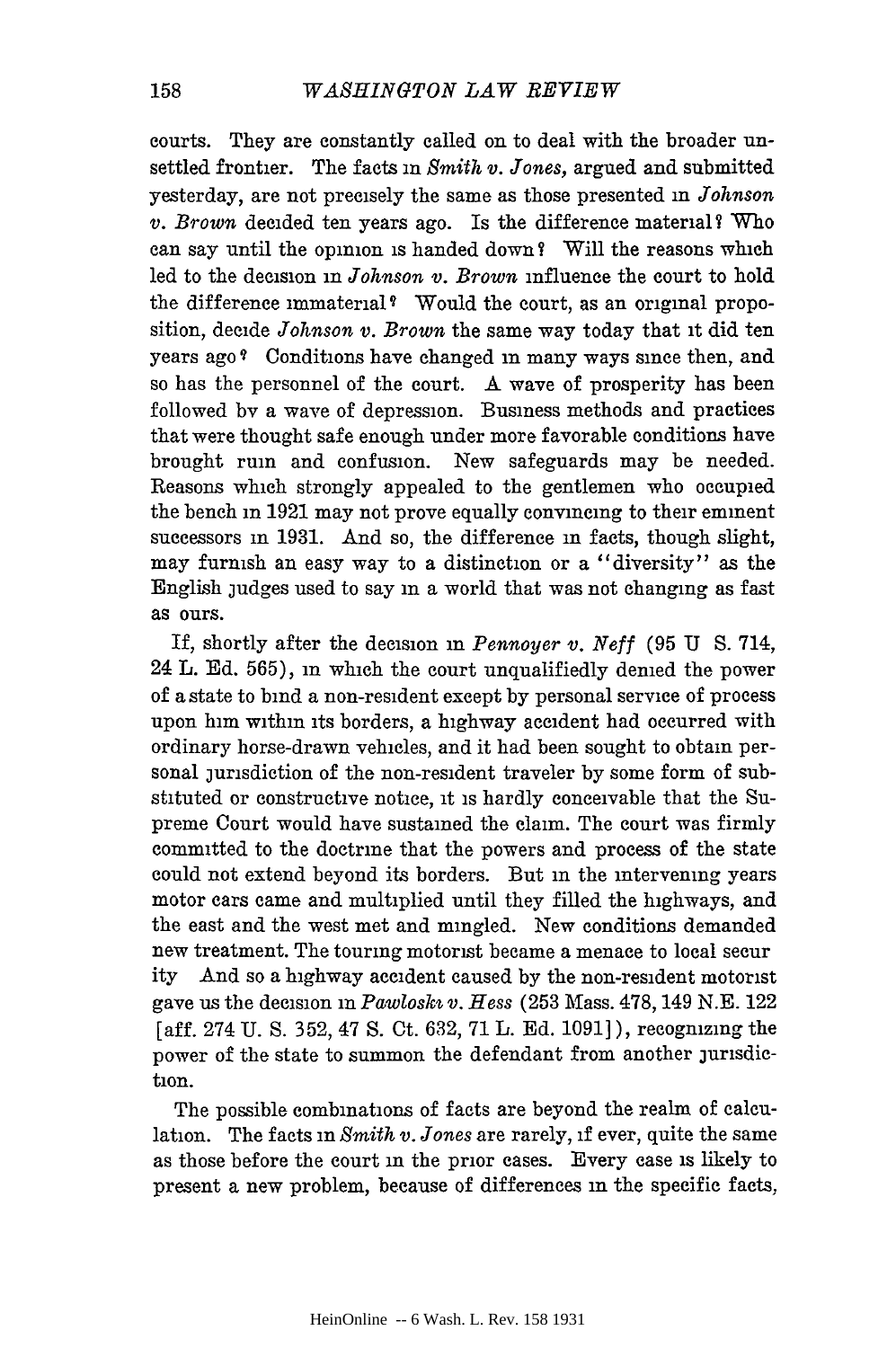or **in** changed conditions. For the eternal new problem there can be no settled or established rule. Nor can we rely on general principles. Justice Holmes has warned us that general principles do not settle concrete cases. We have the general principles of due process, but it leaves us groping when we inquire what is due process as applied to the new situation. There will probably be room for a difference in opinion.

One thing is settled, that the court must decide each new problem when it arises **in** an actual controversy

The decision is the product of the judge's general legal training, his habits of thought, his philosophy of life, his ideas of fairness and expediency, and his grasp of social and economic needs. He may not be conscious of all the factors that led to his conclusion, and they rarely appear **in** the opinion which is more apt to be framed **in** terms of sylogistie reasoning from prior cases which are really not decisive. It is not uncommon to find the majority and minority opinions reaching different results from the same decisions. What we call rules of law **in** reality are the generalizations which we lawyers make from our study of past decisions to aid us in forecasting the decision on a somewhat similar state of facts. If we have taken into account the true reasons back of the prior decisions, and have made due allowance for changing conditions and changing ideas, and have not generalized too broadly, we may hope with some confidence that the courts will accept our solution of the new problem and make it the law of that ease.

If the law is inherently uncertain **in** the sense that every day claims and defenses are made on the basis of combinations of fact for which there are no binding precedents, there **is** no escape from the difficulty which must be realized and faced. The same difficulty exists for the boards and commissions as for the courts. The same difficulties arise whether we are dealing with the unwritten common law or the written code. New problems must be solved by the same judicial process. No rules of procedure or method of trial can help us here. The only aid must come from a better understanding of what the courts have done and why they did it, from a more comprehensive grasp of the judicial process as the courts have labored to reach a wise and just result under the conditions as they existed at the time. Adequate training for such problems is the task that confronts your great University Law School. Whether we like it or not, the uncertainly in the law is one of the risks we must assume.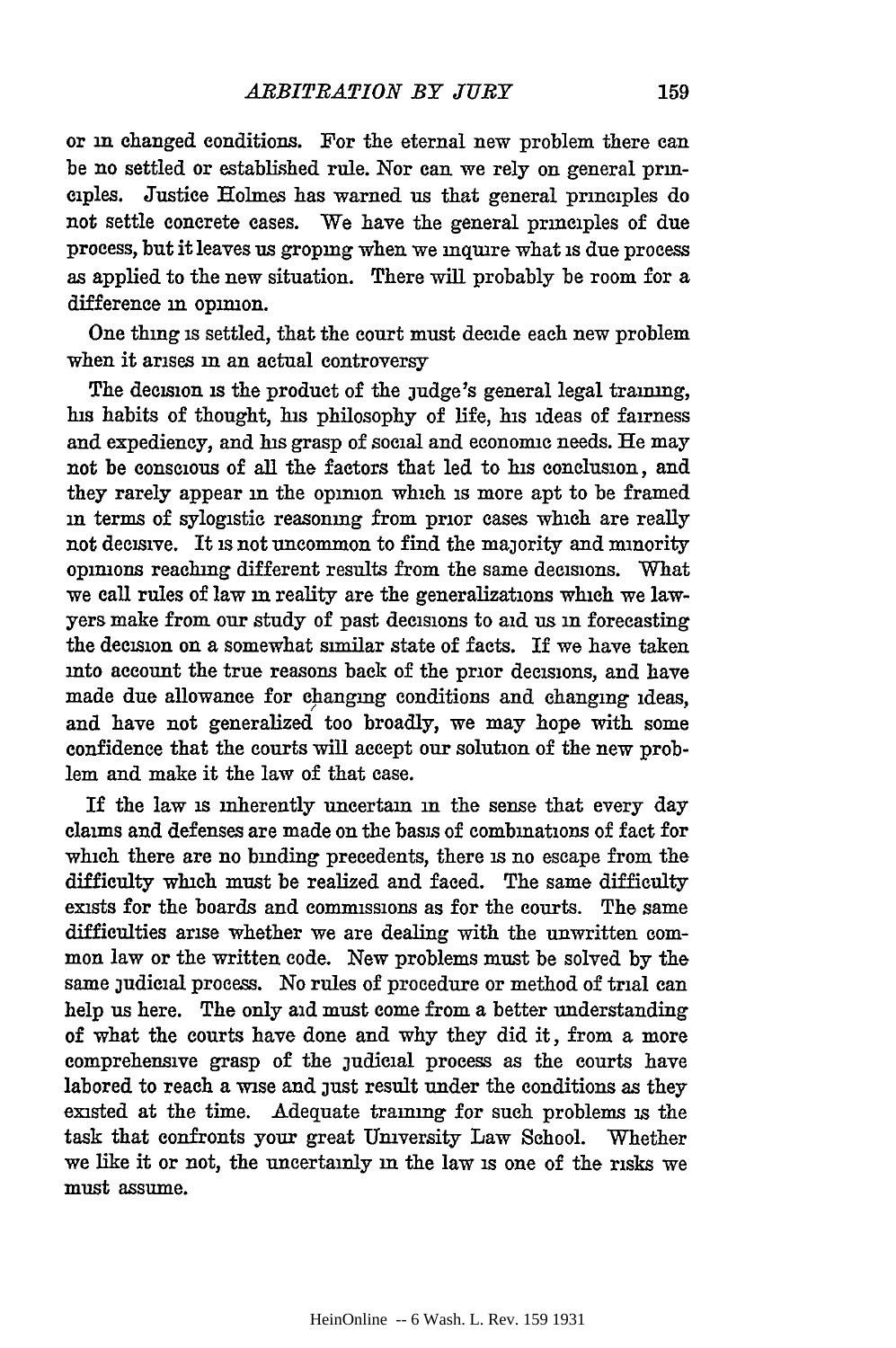In the attempt to adjust law to life under modern complicated conditions, the decisions more and more have turned on distinctions based on small but important differences in the facts. This mass of decisions represents the most complex body of substantive law that the world has ever known. The courts have taken into account the unspoken thoughts of men. They have made the consequences of an act depend on the intention with which it was done. If such a body of law is actually enforced—if it really determines our rights and liabilities, the facts must be ascertained with the utmost accur acy and precision. It is idle to have different rules for different states of fact, if we cannot be reasonably sure which state of facts existed. What sort of machinery have we for this delicate and difficult task **9** We have a system of pleading theoretically designed to make clear the question of fact to be determined and give fair notice of the real nature of the claims and defences, but the decisions give rise to doubts as to whether these objects have generally been attained.

The common count under the code is no more informative than it was at common law a century ago. When a complaint for the recovery of real property alleges title or ownership as a fact, which is put in issue by a general denial, the real issues are no more disclosed than they were under the ancient system when John Doe declared on a fictitious demise, and alleged that Richard Roe, the casual ejector, entered and ousted him.

The code scheme for the joinder of causes of action may produce a more complicated trial than our ancestors ever attempted. The attempt to fuse law and equity, so highly praised by some commentators, has resulted in many instances in turning over the judgment and discretion of the chancellor to a lay jury ill-fitted to exercise it.

We have an elaborate set of rules for the exclusion of various kinds of evidence thought to be too unreliable or too productive of prejudice, with innumerable qualifications and exceptions, which test the learning of the trial judge, and occupy the time of appellate courts in such vain struggles as those involved in the attempt to draw a line between what is, and what is not, a part of the "res gestae. **"**

We have shadowy distinctions between legitimate and illegitimate cross-examination. The rules of evidence doubtless keep out many items of information of which it is better that a jury should remain in ignorance. But after all it may be doubted whether the exclusion of the improper question is really very helpful. It is more than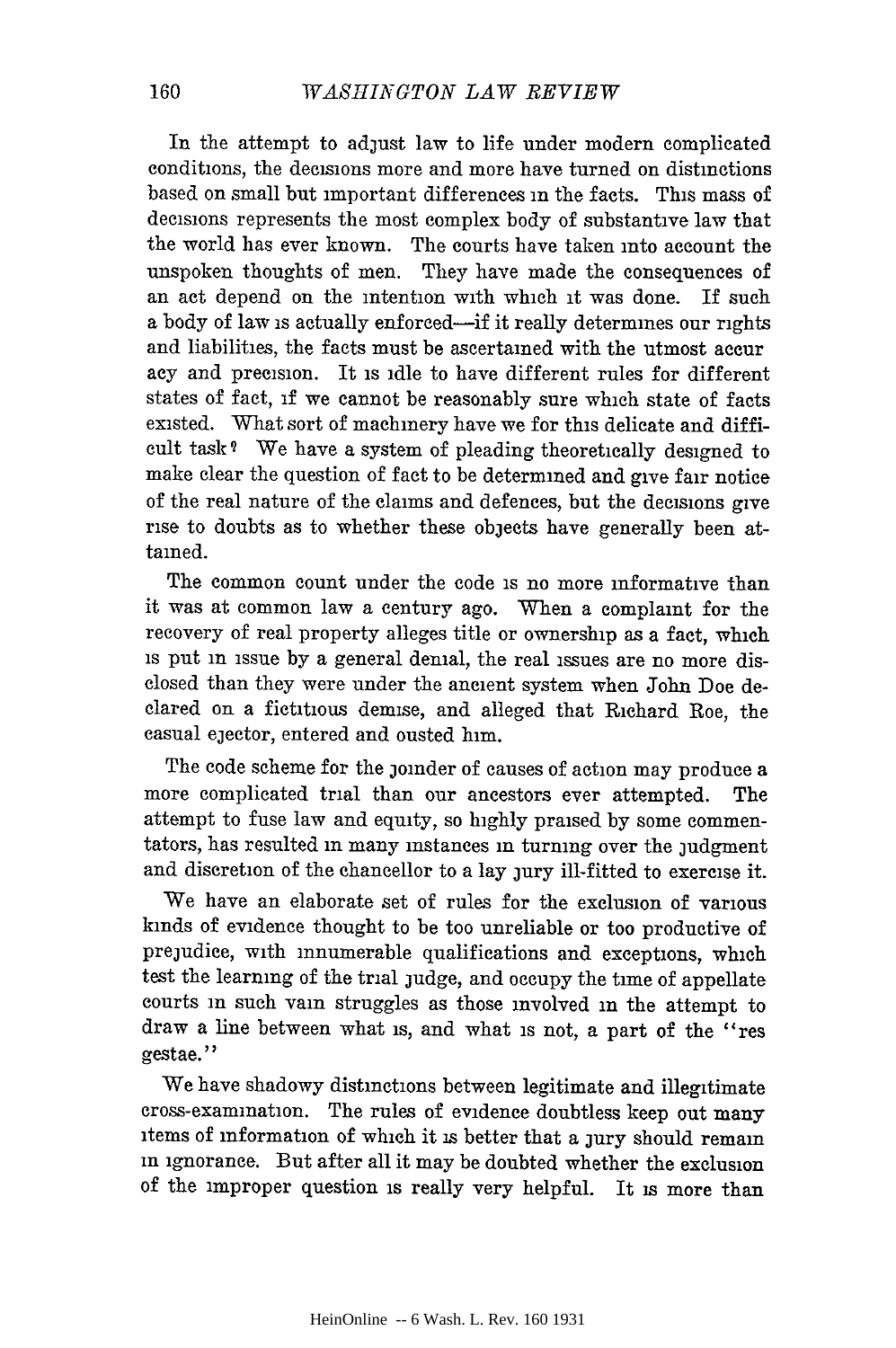likely that the jury guess the forbidden answer and view the successful objector with unwarranted suspicion.

We have endless rules of practice governing the various steps in the trial until the final submission of the ultimate questions to the jury But whether they have any appreciable effect on the outcome may be debatable. According to accepted theory, the jury weigh the evidence and from it determine the facts, to which they apply the rule formulated by the court, so that the verdict represents the product of the law and the facts. Disregarding for the moment a large class of cases in which we turn over the whole problem of law and fact to the jury, as in questions of negligence, where they are to determine not only what acts the parties did and under what conditions, but also whether they were culpable, the theory requires the judge to determine the rule to be applied to various possible combinations of fact, and by hs instructions to direct the jury, what verdict to return according to the facts as they may find them from the evidence. This theory requires us to assume that the jury proceeds by the use of reason and experience to determine the facts and return a verdict in accordance with the instructions of the court. Are cases generally so decided as a matter of fact? Undoubtedly we go through the ritual of instructing the jury that if they believe and find from a preponderance of the evidence that thus and so and this and that took place, they should return a verdict for the plaintiff, unless they further find so and so, in which case the verdict must be for the defendant, provided that something else did not take place, and send them out to consider their verdict. And there we must leave them, for the law preserves the secrets of the jury room from prying investigators, and we cannot be present at their deliberations.

Post mortem accounts of what took place **in** the jury room and how the decision was reached are none too reliable, but experience **in** trial work will enable us to reconstruct the scene we could not witness.

For the last three hundred years trial courts have been dissatisfied with the work of the jury and frankly skeptical as to its value. As Chief Justice Vaughan remarked **in** *Bwshell's* case in 1670, (Freem. K. B. 1, 6 State Tr. 999, Vaugn, 135,) "Surely this latter age did not first discover that the verdicts of juries were many times not according to the judge's opinion and liking." In the transition period which ended with the seventeenth century, while the ancient power of the jury to decide the facts on their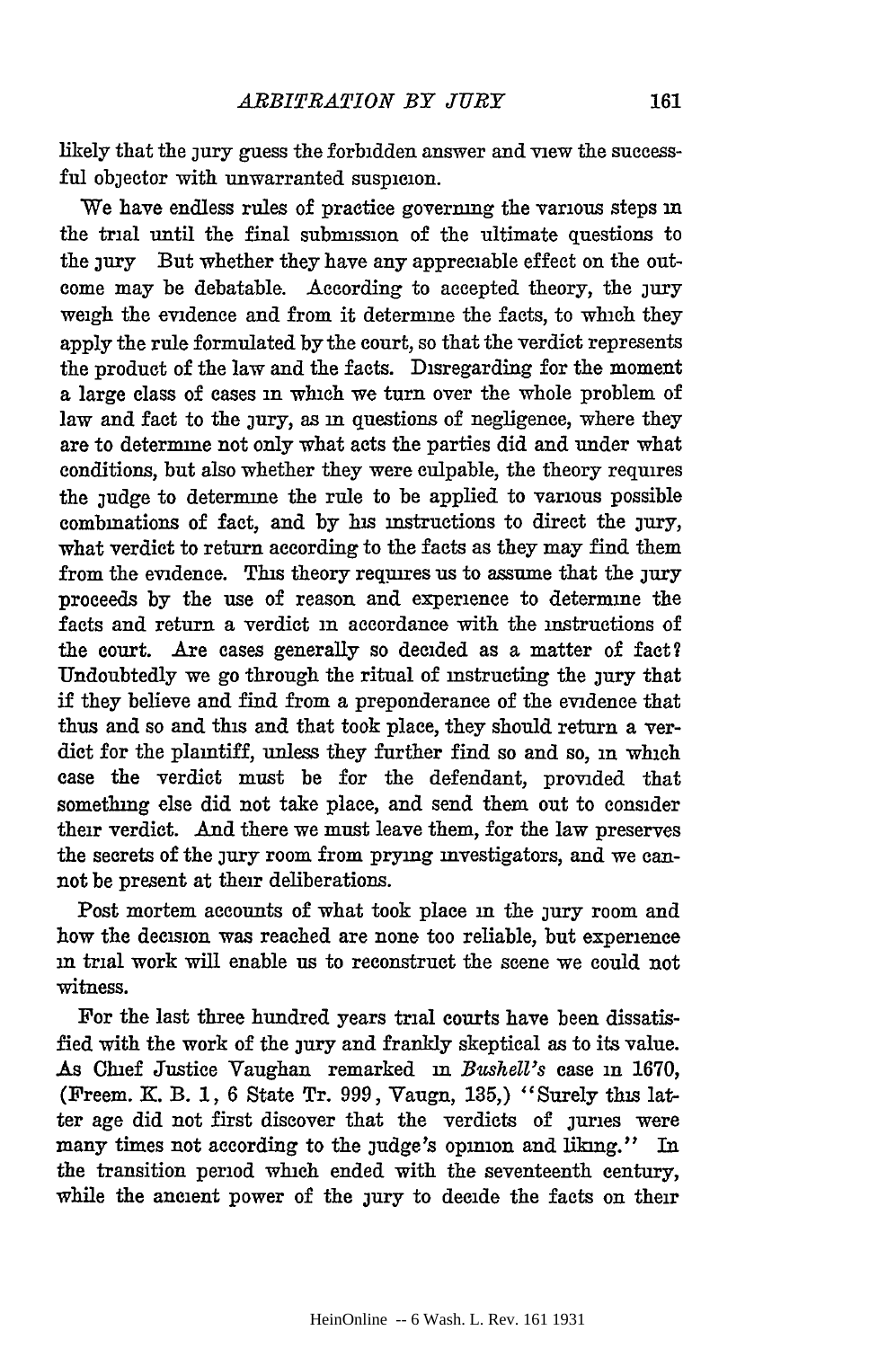own knowledge without evidence or contrary to the evidence was gradually giving way to the new idea that verdicts ought to be based on the evidence, the jury became a serious problem for the courts. The system of special pleading which attained the greatest development in the time of Lord Coke, enabled the court to decide many questions on demurrer, but was of little use where an issue of fact was submitted to the jury who still had a free hand in deciding on what they knew or had heard or might surmise. An interesting chapter could be written on the hundred years of struggle to gain some control of the jury and thereby obtain more rational verdicts.

In 1684 the Court of King's Bench felt compelled to disclaim the power to set aside a verdict against the evidence, since under the old theory the jury might have found it on their own knowledge. In 1660 a demurrer to the evidence was taken as admitting all the facts provable under the pleadings, because the jury might find them of their own "connusance." In 1670, where the trial judge had committed the jurors for contempt in disregarding his instructions and finding against the "plain and manifest" evidence, the court in bane discharged them because the judge must instruct hypothetically, and the jury were the sole and exclusive judges of the facts. But in 1697, we find Lord Holt announcing the new doctrine that juries must act with the aid and assistance of the judge and in accordance with his directions. By the middle of the eighteenth century the power of the court to direct a verdict for insufficient evidence was firmly established.

A few years later Lord Mansfield tells us that trial by jury would be an impossible method of administering justice but for the power of the court to set aside verdicts which were clearly erroneous. In the period then between 1670 and 1770, the English courts had gained considerable control over the jury

And this control appears to have been reasonably effective in the comparatively simple controversies which for the most part then claimed the attention of the courts. The power to direct the verdict where the evidence would not fairly and reasonably warrant the necessary finding eliminated large numbers of cases from consideration by the jury The power to aid the jury by making clear to them what the disputed questions of fact were, the bearing of the evidence on these points, and its strength or weakness, had a marked tendency to lead the jury to a rational conclusion. And finally the liberal exercise of the power to grant new trials for verdicts against the weight of the evidence, furnished reasonable protection against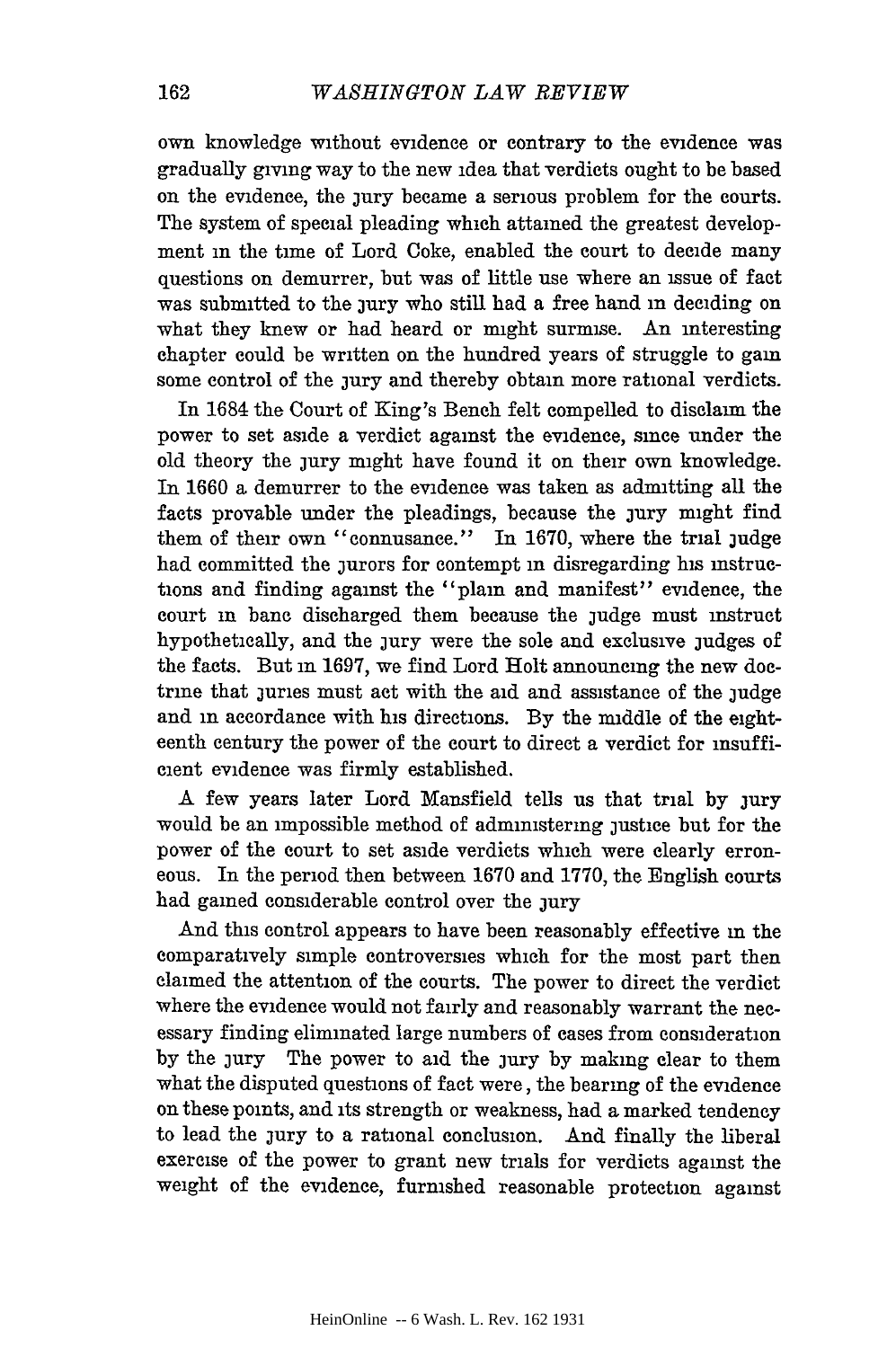irrational or arbitrary decisions. So far as we can judge from the reported cases the scheme thus developed at the close of the eighteenth century represents trial by jury at its best and under the most favorable conditions. Controversies were comparatively simple because life and business had not yet grown complex. Judges of marked ability dominated the trial and exercised their powers to make it a rational method of determining the facts and applying the law.

As a natural result of the break with England, a prejudice grew up on this side of the Atlantic against the English institution which magnified the office of the judge and minimized the function of the layman in the administration of the law

This prejudice seems to account for the changes which occurred in so many of the states. The democratic idea, carried to an extreme, is responsible for constitutional or statutory provisions **in** a number of the states, making jury the judges of both the law and the fact **in** criminal cases.

Practically the same result has been achieved **in** civil cases by the common statutory or constitutional provision, such as you have **in** the state of Washington, limiting the judge to a statement of the law by written instructions, and stripping him of the hard-earned power to discuss the evidence, and thereby aid the jury to discover the truth and come to a sensible conclusion.

This is the prevailing scheme under which we solemnly go through a ritual and piously hope for a niracle, though **in** less practical fields we have ceased to believe in niracles.

The accurate determination of facts **in** a case of real dispute is probably the most difficult task that man can undertake. The scientist knows the difficulty of ascertaining the truth about natural phenomena and may spend weeks and months in weighing, measuring and checking to be sure of his facts.

Yet his work is simple as compared with that of the investigator who seeks to discover the truth about human conduct and behavior, where large interests are at stake.

The material to be weighed **is** for the most part human testimony, whose unreliability has always been sensed, but not fully appreciated until the psychologist checked some of the errors of perception and recollection. Who can estimate the power of suggestions, or the effects of interest and bias **7** Cross-examination may discredit the accurate account as well as the inaccurate. The witness **is** called on to communicate his information under distracting con-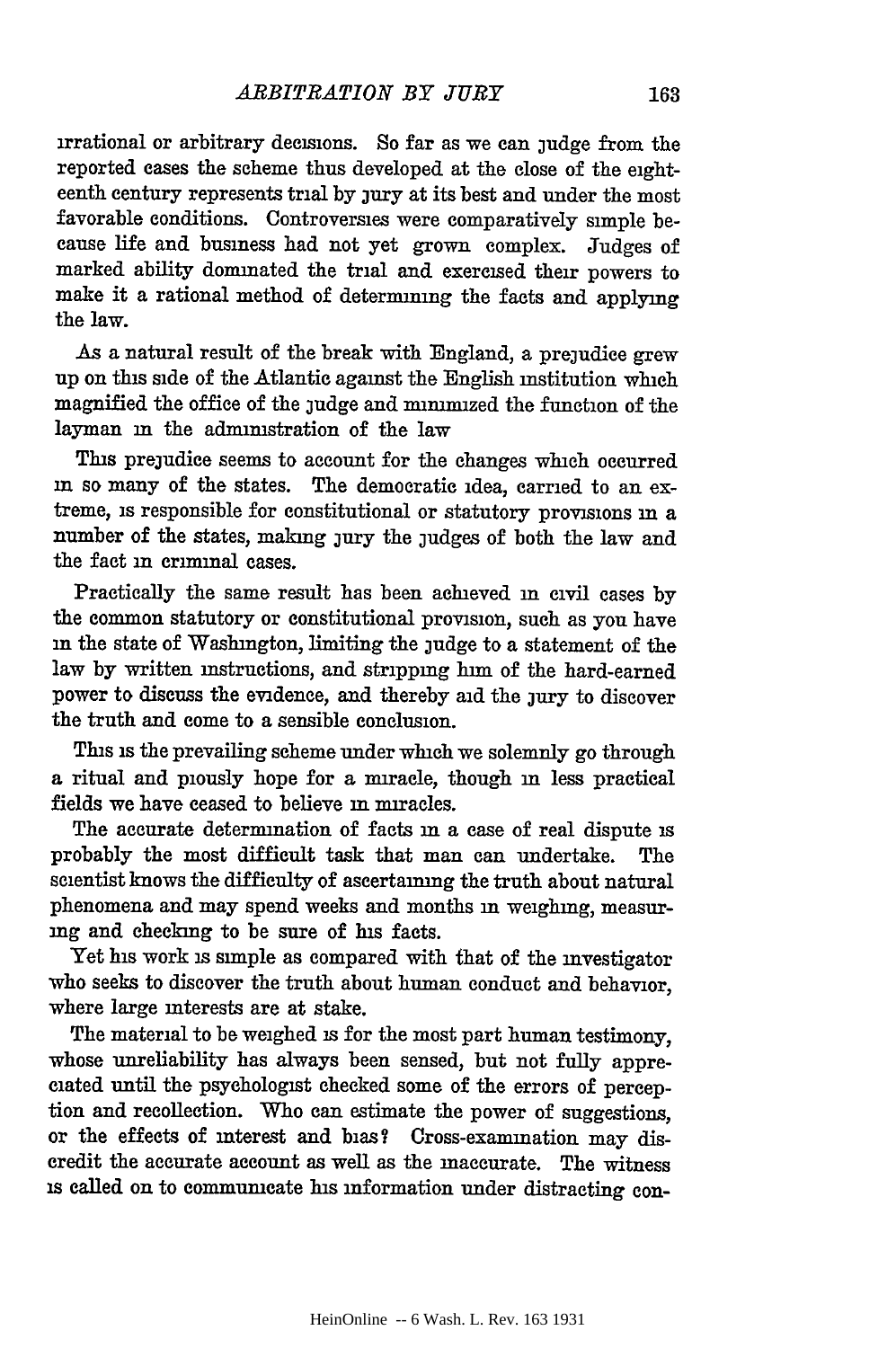ditioms. The difficulties of communication are enormous. A statement which means one thing to the speaker may mean something vastly different to the hearer. Protracted examination and crossexamination may leave a most hazy impression of what the witness really said. The inferences to be drawn from a multitude of doubtful circumstances are as uncertain as the shifting wind. The attempt to determine the truth must be carried on under the pressure and stress of a trial.

The task demands the wisdom of Solomon and we assign it to twelve men from the street, usually without previous experience in such an undertaking. They need expert advice and assistance, but they must struggle with the partisan arguments of zealous counsel. From half told tales, left fragmentary and incomplete because some rule of evidence has shut out the balance, jurors are expected to sift out the wheat from the chaff, and "a true verdict make according to the law and the evidence."

Do they succeed in this impossible task? The lawyer's creed requires him to believe so, but reason should make him a skeptic. It may be useless to argue that trial by jury has survived its usefulness, and is as unsuited to the rational determination of complex disputes under modern conditions as the trial by wager of law which it supplanted, because sentiment may be stronger than reason.

The jury has been embalmed in the Constitution, and we have been taught from early youth to believe that it is essential to the administration of justice, though we know very well that equity cases are handled quite satisfactorily without it. If the suit is to set aside a trade for fraud, we do not fear that the judge will suddenly become an irrational tyrant. But if the plaintiff elects to let the trade stand and sue for damages for the same alleged fraud, the jury is our refuge from judicial oppression.

If the jury is likely to remain with us for a long time to come, it is important to realize that as trials are now conducted in most of the state courts, complicated cases are not decided by the application of rules of law to the actual facts, because average laymen lack the necessary experience and ability to evaluate the evidence and deter mine the facts. They likewise lack the necessary training to under stand a complicated series of written hypothetical instructions framed by counsel to test the accuracy of the trial judge, rather than for the enlightenment of the jury

Of course, there are fairly simple cases, involving few questions, in which juries do succeed in determining the facts, and understand